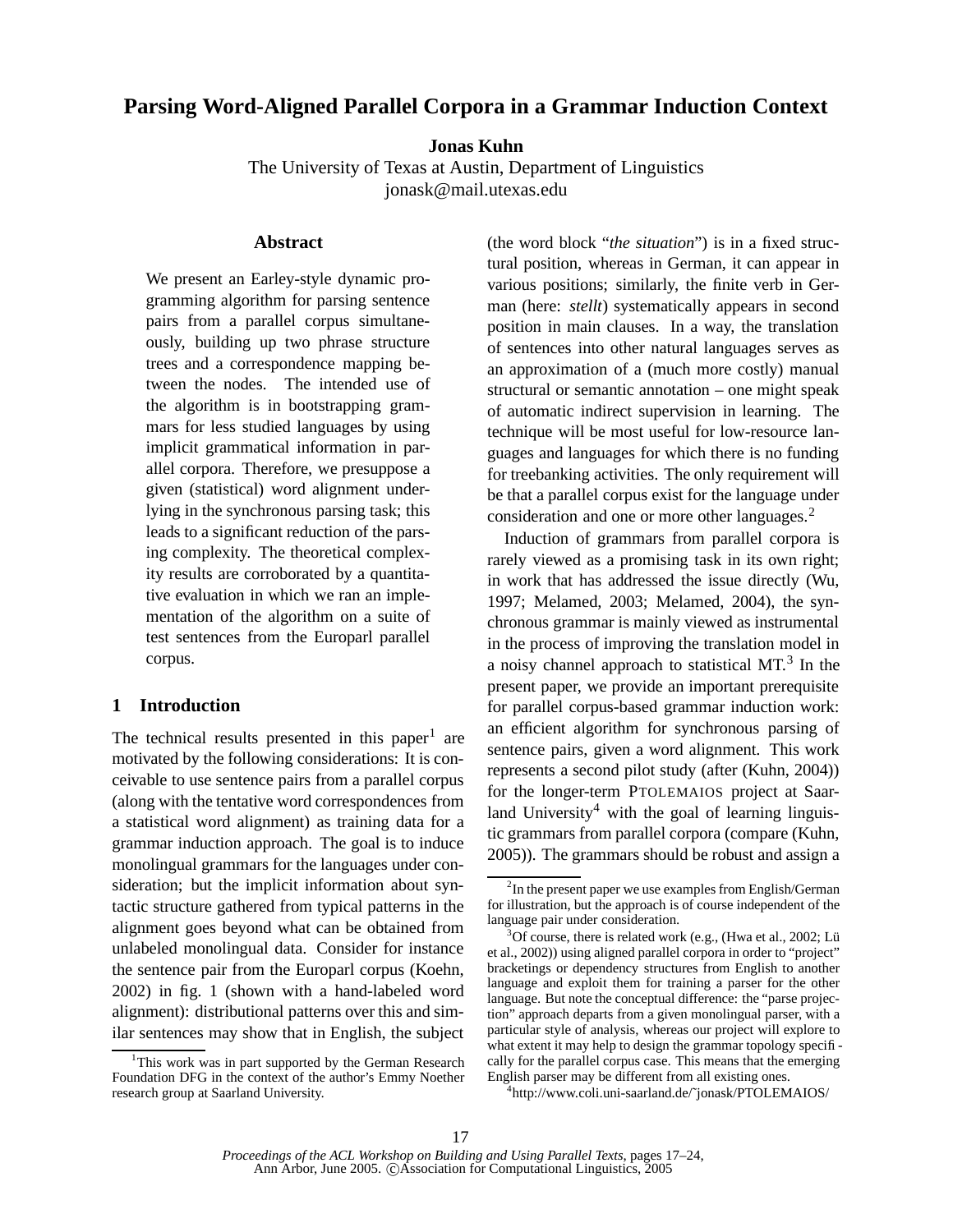

Figure 1: Word-aligned German/English sentence pair from the Europarl corpus

predicate-argument-modifier (or dependency) structure to sentences, such that they can be applied in the context of multilingual information extraction or question answering.

#### **2 Synchronous grammars**

For the purpose of grammar induction from parallel corpora, we assume a fairly straightforward extension of context-free grammars to the synchronous grammar case (compare the *transduction grammars* of (Lewis II and Stearns, 1968)): Firstly, the terminal and non-terminal categories are pairs of symbols, one for each language; as a special case, one of the two symbols can be NIL for material realized in only one of the languages. Secondly, the linear sequence of daughter categories that is specified in the rules can differ for the two languages; therefore, an explicit numerical ranking is used for the linear precedence in each language. We use a compact rule notation with a numerical ranking for the linear precedence in each language. The general form of a grammar rule for the case of two parallel languages is  $N_0/M_0 \to N_1: i_1/M_1: j_1 \dots N_k: i_k/M_k: j_k$ , where  $N_l$ ,  $M_l$  are NIL or a terminal or nonterminal symbol for language  $L_1$  and  $L_2$ , respectively, and  $i_l$ ,  $j_l$  are natural numbers for the rank of the phrase in the sequence for  $L_1$  and  $L_2$  respectively (for NIL categories a special rank  $0$  is assumed).<sup>5</sup> Since linear ordering of daughters in both languages is explicitly encoded by the rank indices, the specification sequence in the rule is irrelevant from a declarative point of view. To facilitate parsing we assume a normal form in which the right-hand side is ordered by the rank in  $L_1$ , with the exception that the categories that are NIL in  $L_1$  come last. If there are several such

NIL categories in the same rule, they are viewed as unordered with respect to each other. 6

Fig. 2 illustrates our simple synchronous grammar formalism with some rules of a sample grammar and their application on a German/English sentence pair. Derivation with a synchronous grammar gives rise to a multitree, which combines classical phrase structure trees for the languages involved and also encodes the phrase level correspondence across the languages. Note that the two monolingual trees in fig. 2 for German and English are just two ways of unfolding the common underlying multitree.

Note that the simple formalism goes along with the **continuity assumption** that *every complete constituent is continuous in both languages*. Various recent studies in the field of syntax-based Statistical MT have shown that such an assumption is problematic when based on typical treebank-style analyses. As (Melamed, 2003) discusses for instance, in the context of binary branching structures even simple examples like the English/French pair *a gift for you from France* ↔ *un cadeau de France pour vouz* [*a gift from France for you*] lead to discontinuity of a "synchronous phrase" in one of the two languages. (Gildea, 2003) and (Galley et al., 2004) discuss different ways of generalizing the tree-level crosslinguistic correspondence relation, so it is not confined to single tree nodes, thereby avoiding a continuity assumption. We believe that in order to obtain full coverage on real parallel corpora, some mechanism along these lines will be required.

However, if the typical rich phrase structure analyses (with fairly detailed fine structure) are replaced by flat, multiply branching analyses, most of the highly frequent problematic cases are resolved.<sup>7</sup> In

Note that in the probabilistic variants of these grammars, we will typically expect that *any* ordering of the right-hand side symbols is possible (but that the probability will of course vary – in a maximum entropy or log-linear model, the probability will be estimated based on a variety of learning features). This means that in parsing, the right-hand side categories will be accepted as they come in, and the relevant probability parameters are looked up accordingly.

<sup>&</sup>lt;sup>6</sup>This detail will be relevant for the parsing inference rule (5) below.

 $7$ Compare the systematic study for English-French alignments by (Fox, 2002), who compared (i) treebank-parser style analyses, (ii) a variant with flattened VPs, and (iii) dependency structures. The degree of cross-linguistic phrasal cohesion increases from (i) to (iii). With flat clausal trees, we will come close to dependency structures with respect to cohesion.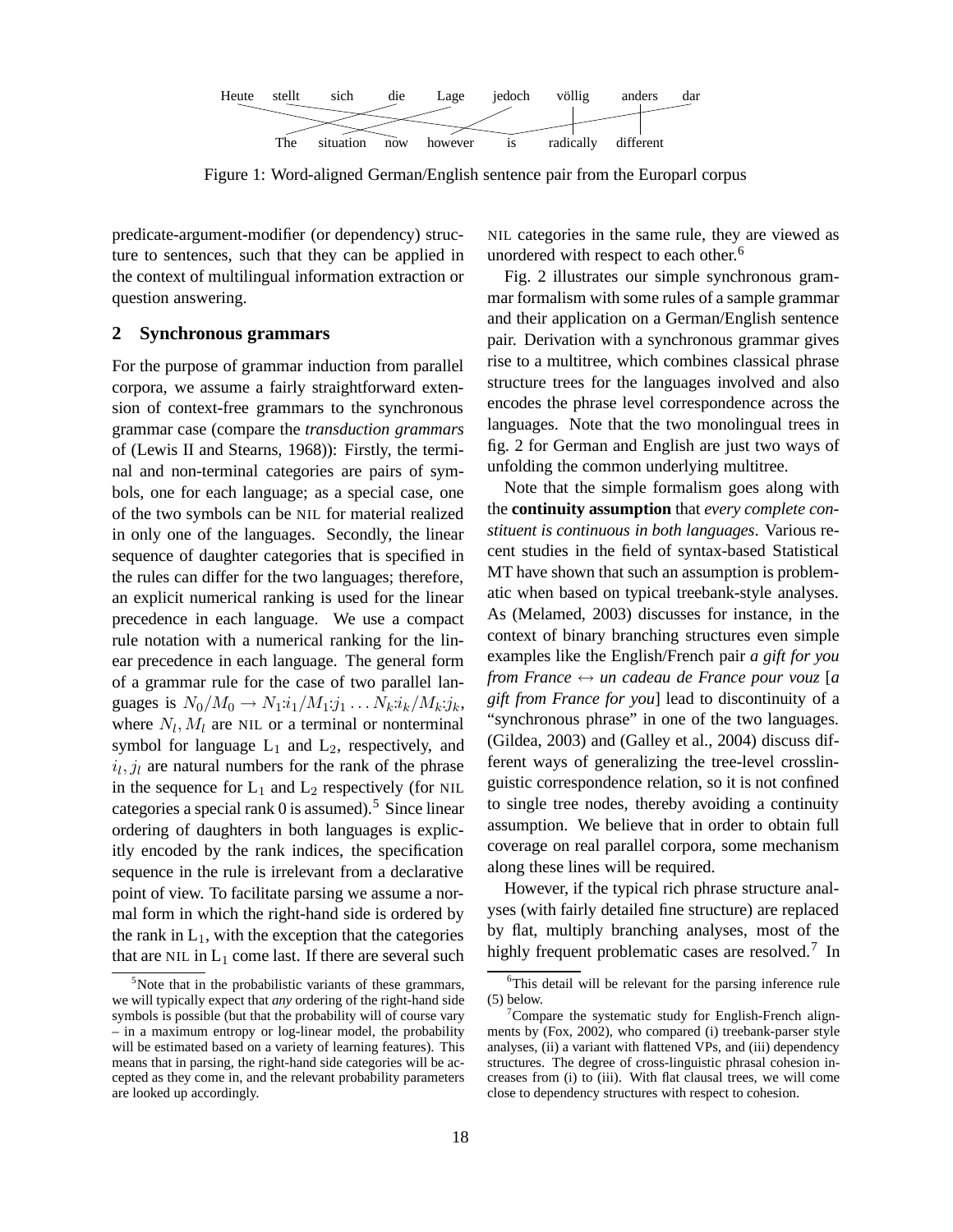

Figure 2: Sample rules and analysis for a synchronous grammar

the flat representation that we assume, a clause is represented in a single subtree of depth 1, with all verbal elements and the argument/adjunct phrases (NPs or PPs) as immediate daughters of the clause node. Similarly, argument/adjunct phrases are flat internally. Such a flat representation is justified both from the point of view of linguistic learning and from the point of view of grammar application: (i) Language-specific principles of syntactic structure (e.g., the strong configurationality of English), which are normally captured linguistically by the richer phrase structure, are available to be induced in learning as systematic patterns in the relative ordering of the elements of a clause. (ii) The predicateargument-modifier structure relevant for application of the grammars, e.g., in information extraction can be directly read off the flat clausal representation.

It is a hypothesis of our longer-term project that a word alignment-based consensus structure which works with flat representations and under the continuity assumption is a very effective starting point for learning the basic language-specific constraints required for a syntactic grammar. Linguistic phenomena that fall outside what can be captured in this confined framework (in particular unbounded dependencies spanning more than one clause and discontinuous argument phrases) will then be learned in a later bootstrapping step that provides a richer set of operations. We are aware of a number of open practical questions, e.g.: Will the fact that real parallel corpora often contain rather free translations undermine our idea of using the consensus structure for learning basic syntactic constraints? Statistical alignments are imperfect – can the constraints imposed by the word alignment be relaxed accordingly without sacrificing tractability and the effect of indirect supervision?<sup>8</sup>

### **3 Alignment-guided synchronous parsing**

Our dynamic programming algorithm can be described as a variant of standard Earley-style chart parsing (Earley, 1970) and generation (Shieber, 1988; Kay, 1996). The chart is a data structure which stores all sub-analyses that cover part of the input string (in parsing) or meaning representation (in generation). Memoizing such partial results has the standard advantage of dynamic programming techniques – it helps one to avoid unnecessary recomputation of partial results. The chart structure for context-free parsing is also exploited directly in dynamic programming algorithms for probabilistic context-free grammars (PCFGs): (i) the inside (or outside) algorithm for summing over the probabilities for every possible analysis of a given string, (ii) the Viterbi algorithm for determining the most likely analysis of a given string, and (iii) the in-

<sup>&</sup>lt;sup>8</sup>Ultimately, bootstrapping of not only the grammars, but also of the word alignment should be applied.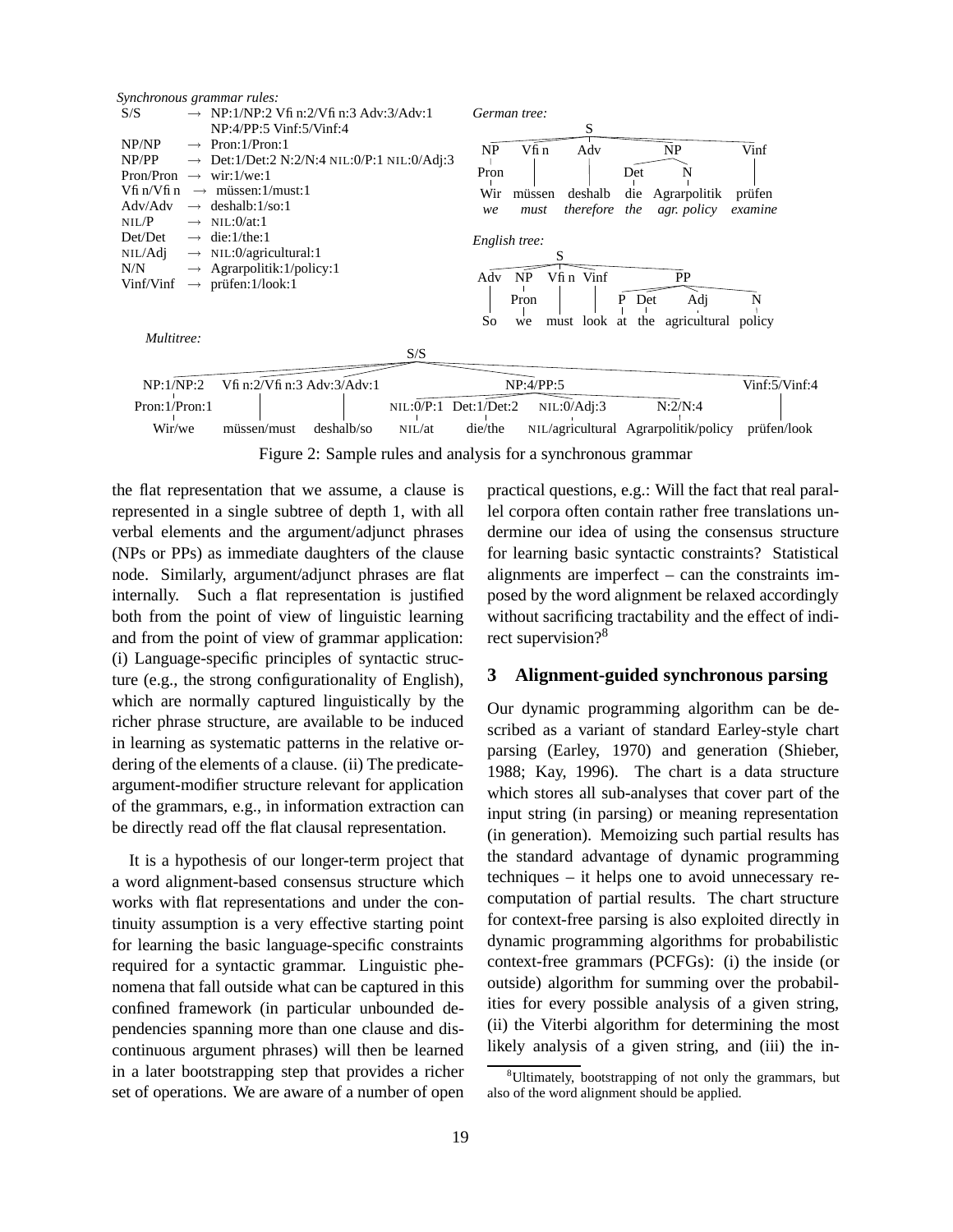side/outside algorithm for re-estimating the parameters of the PCFG in an Expectation-Maximization approach (i.e., for iterative training of a PCFG on unlabeled data). This aspect is important for the intended later application of our parsing algorithm in a grammar induction context.

A convenient way of describing Earley-style parsing is by inference rules. For instance, the central *completion* step in Earley parsing can be described by the rule $9$ 

(1) 
$$
\frac{\langle X \to \alpha \bullet Y \beta, [i, j] \rangle, \ \langle Y \to \gamma \bullet, [j, k] \rangle}{\langle X \to \alpha Y \bullet \beta, [i, k] \rangle}
$$

**Synchronous parsing.** The input in synchronous parsing is not a one-dimensional string, but a pair of sentences, i.e., a two-dimensional array of possible word pairs (or a multidimensional array if we are looking at a multilingual corpus), as illustrated in fig. 3.

| policy       |     |        |         |     |                   |        |
|--------------|-----|--------|---------|-----|-------------------|--------|
| agricultural |     |        |         |     |                   |        |
| the          |     |        |         |     |                   |        |
| at           |     |        |         |     |                   |        |
| look         |     |        |         |     |                   |        |
| must         |     |        |         |     |                   |        |
| we           |     |        |         |     |                   |        |
| So           |     |        |         |     |                   |        |
|              |     |        |         |     |                   |        |
| ्<br>$L_1$   | Wir | müssen | deshalb | die | Agrar-<br>politik | prüfen |

Figure 3: Synchronous parsing: two-dimensional input (with word alignment marked)

The natural way of generalizing context-free parsing to synchronous grammars is thus to control the inference rules by string indices in both dimensions. Graphically speaking, parsing amounts to identifying rectangular crosslinguistic constituents – by assembling smaller rectangles that will together cover the full string spans in both dimensions (compare (Wu, 1997; Melamed, 2003)). For instance in fig. 4, the NP/NP rectangle  $[i_1, j_1, j_2, k_2]$  can be combined with the Vinf/Vinf rectangle  $[j_1, k_1, i_2, j_2]$  (assuming there is an appropriate rule in the grammar).



Figure 4: Completion in two-dimensional chart: parsing part of *Can I interview her?/Kann ich sie interviewen?*

More generally, we get the inference rules (2) and (3) (one for the case of parallel sequencing, one for crossed order across languages).

(2) 
$$
\frac{\langle X_1/X_2 \to \alpha \bullet Y_1:\r_1/Y_2:\r_2 \beta, [i_1, j_1, i_2, j_2] \rangle,}{\langle Y_1/Y_2 \to \gamma \bullet, [j_1, k_1, j_2, k_2] \rangle} \cdot \frac{\langle Y_1/Y_2 \to \gamma \bullet, [j_1, k_1, j_2, k_2] \rangle}{\langle X_1/X_2 \to \alpha Y_1:\r_1/Y_2:\r_2 \bullet \beta, [i_1, k_1, i_2, k_2] \rangle} \cdot \frac{\langle Y_1/Y_2 \to \alpha \bullet Y_1:\r_1/Y_2:\r_2 \to \beta, [i_1, j_1, j_2, k_2] \rangle}{\langle X_1/X_2 \to \alpha Y_1:\r_1/Y_2:\r_2 \bullet \beta, [i_1, k_1, i_2, k_2] \rangle}
$$

Since each inference rule contains six free variables over string positions  $(i_1, j_1, k_1, i_2, j_2, k_2)$ , we get a parsing complexity of order  $O(n^6)$  for unlexicalized grammars (where  $n$  is the number of words in the longer of the two strings from language  $L_1$  and  $L<sub>2</sub>$ ) (Wu, 1997; Melamed, 2003). For large-scale learning experiments this may be problematic, especially when one moves to lexicalized grammars, which involve an additional factor of  $n^4$ .<sup>10</sup>

As a further issue, we observe that the inference rules are insufficient for multiply branching rules, in which *partial constituents* may be discontinuous in one dimension (only complete constituents need to be continuous in both dimensions). For instance, by parsing the first two words of the German string in fig. 1 (*Heute stellt*), we should get a partial chart item for a sentence, but the English correspondents for the two words (*now* and *is*) are discontinuous, so we couldn't apply rule (2) or (3).

**Correspondence-guided parsing.** As an alternative to the standard "rectangular indexing" approach

 $9^9$ A chart item is specified through a position  $\left(\bullet\right)$  in a production and a string span  $([l_1, l_2])$ .  $\langle X \rightarrow \alpha \bullet Y \beta, [i, j] \rangle$ means that between string position  $i$  and  $j$ , the beginning of an X phrase has been found, covering  $\alpha$ , but still missing  $Y\beta$ . Chart items for which the dot is at the end of a production (like  $\langle Y \rightarrow \gamma \bullet, [j, k] \rangle$  are called passive items, the others active.

 $10$ The assumption here (following (Melamed, 2003)) is that lexicalization is not considered as just affecting the grammar constant, but that in parsing, every terminal symbol has to be considered as the potential head of every phrase of which it is a part. Melamed demonstrates: If the number of different category symbols is taken into consideration as l, we get  $O(l^2n^6)$ for unlexicalized grammars, and  $O(l^6n^{10})$  for lexicalized grammars; however there are some possible optimizations.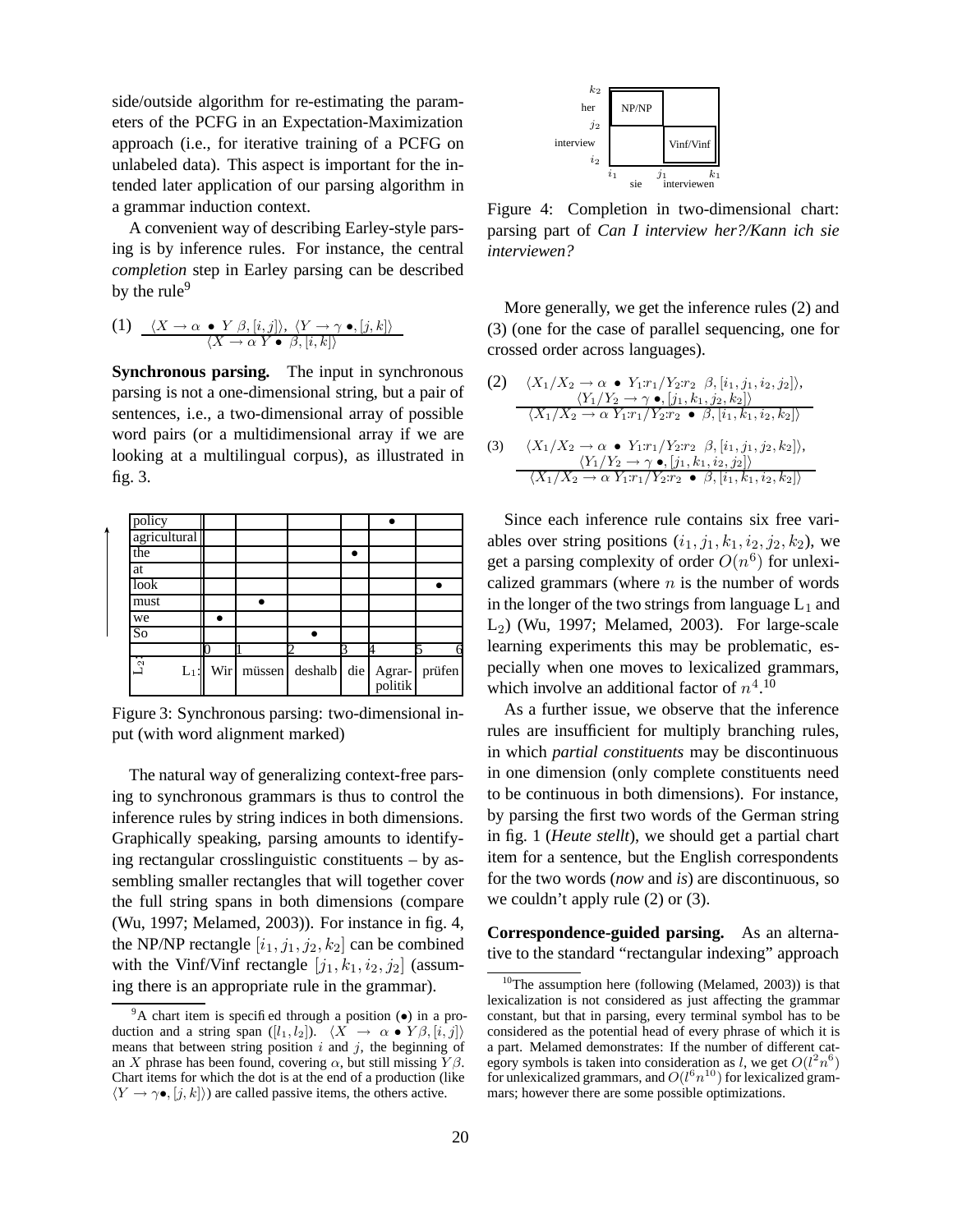to synchronous parsing we propose a conceptually very simple asymmetric approach. As we will show in sec. 4 and 5, this algorithm is both theoretically and practically efficient when applied to sentence pairs for which a word alignment has previously been determined. The approach is asymmetric in that one of the languages is viewed as the "master language", i.e., indexing in parsing is mainly based on this language (the "primary index" is the string span in  $L_1$  as in monolingual parsing). The other language contributes a secondary index, which is mainly used to guide parsing in the master language – i.e., certain options are eliminated. The choice of the master language is in principle arbitrary, but for efficiency considerations it is better to pick the one that has more words without a correspondent.

A way of visualizing correspondence-guided parsing is that standard Earley *parsing* is applied to  $L_1$ , with primary indexing by string position; as the chart items are assembled, the synchronous grammar and the information from the word alignment is used to check whether the string in  $L_2$  could be generated (essentially using chart-based *generation* techniques; cf. (Shieber, 1988; Neumann, 1998)). The index for chart items consists of two components: the string span in  $L_1$  and a bit vector for the words in  $L_2$  which are covered. For instance, based on fig. 3, the noun compound *Agrarpolitik* corresponding to *agricultural policy* in English will have the index  $\langle [4, 5], [0, 0, 0, 0, 0, 0, 1, 1] \rangle$  (assuming for illustrative purposes that German is the master language in this case).

The completion step in correspondence-guided parsing can be formulated as the following single inference rule:<sup>11</sup>

(4) 
$$
\langle X_1/X_2 \to \alpha \bullet Y_1:r_1/Y_2:r_2 \beta, \langle [i, j], \mathbf{v} \rangle \rangle, \n\langle Y_1/Y_2 \to \gamma \bullet, \langle [j, k], \mathbf{w} \rangle \rangle \n\langle X_1/X_2 \to \alpha Y_1:r_1/Y_2:r_2 \bullet \beta, \langle [i, k], \mathbf{u} \rangle \rangle \nwhere
$$

(i)  $j \neq k$ ;

(ii)  $OR(\mathbf{v}, \mathbf{w}) = \mathbf{u};$ 

(iii) w is continuous (i.e., it contains maximally one subsequence of 1's).

Condition (iii) excludes discontinuity in passive chart items, i.e., complete constituents; active items (i.e., partial constituents) may well contain discontinuities. The success condition for parsing a string with  $N$  words in  $L_1$  is that a chart item with index  $\langle [0, N], 1 \rangle$  has been found for the start category pair of the grammar.

Words in  $L_2$  with no correspondent in  $L_1$  (let's call them " $L_1$ -NIL"s for short), for example the words *at* and *agricultural* in fig. 3,<sup>12</sup> can in principle appear between any two words of  $L_1$ . Therefore they are represented with a "variable" empty  $L_1$ string span like for instance in  $\langle i, i |, [0, 0, 1, 0, 0]\rangle$ . At first blush, such  $L_1$ -NILs seem to introduce an extreme amount of non-determinism into the algorithm. Note however that due to the continuity assumption for complete constituents, the distribution of the  $L_1$ -NILs is constrained by the other words in  $L_2$ . This is exploited by the following inference rule, which is the only way of integrating  $L_1$ -NILs into the chart:

(5) 
$$
\langle X_1/X_2 \to \alpha \bullet \text{NIL}.0/Y_2:r_2 \beta, \langle [i, j], \mathbf{v} \rangle \rangle, \n\langle \text{NIL}/Y_2 \to \gamma \bullet, \langle [j, j], \mathbf{w} \rangle \rangle \n\langle X_1/X_2 \to \alpha \text{NIL}.0/Y_2:r_2 \bullet \beta, \langle [i, j], \mathbf{u} \rangle \rangle \n\text{where} \n(i) \text{ w is adjacent to v (i.e., unioning vectors w and v does not lead to more 0-separated 1-\nsequences than v contains already); \n(ii) OR(\mathbf{v}, \mathbf{w}) = \mathbf{u}.
$$

The rule has the effect of finalizing a crosslinguistic constituent (i.e., rectangle in the twodimensional array) after all the parts that have correspondents in both languages have been found.  $^{13}$ 

### **4 Complexity**

We assume that the two-dimensional chart is initialized with the correspondences following from a word alignment. Hence, for each terminal that is non-empty in  $L_1$ , both components of the index are known. When two items with known secondary indices are combined with rule (4), the new secondary

<sup>&</sup>lt;sup>11</sup>We use the bold-faced variables  $v, w, u$  for bit vectors; the function OR performs bitwise disjunction on the vectors (e.g.,  $OR([0, 1, 1, 0, 0], [0, 0, 1, 0, 1]) = [0, 1, 1, 0, 1]).$ 

<sup>12</sup>It is conceivable that a word alignment would list *agricultural* as an additional correspondent for *Agrarpolitik*; but we use the given alignment for illustrative purposes.

<sup>&</sup>lt;sup>13</sup>For instance, the L<sub>1</sub>-NILs in fig.  $3 - NIL/dt$  and NIL/*agricultural* – have to be added to incomplete NP/PP constituent in the  $L_1$ -string span from 3 to 5, consisting of the Det/Det *die*/*the* and the N/N *Agrarpolitik*/*policy*. With two applications of rule  $(5)$ , the two L<sub>1</sub>-NILs can be added. Note that the conditions are met, and that as a result, we will have a continuous NP/PP constituent with index  $\langle [3, 5], [0, 0, 0, 0, 1, 1, 1, 1]\rangle$ , which can be used as a passive item  $Y_1/Y_2$  in rule (4).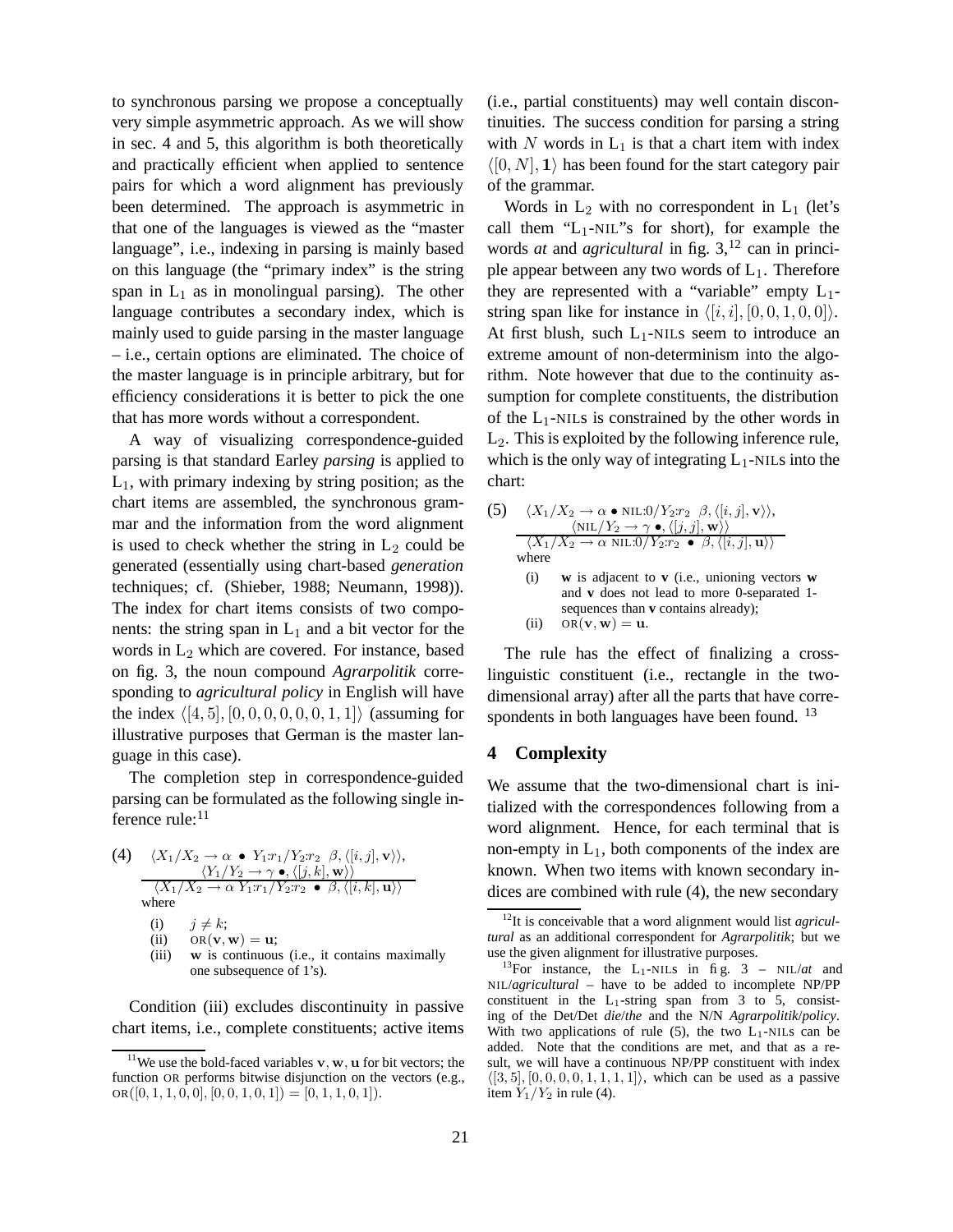index can be determined by bitwise disjunction of the bit vectors. This operation is linear in the length of the  $L_2$ -string (which is of the same order as the length of the  $L_1$ -string) and has a very small constant factor.<sup>14</sup> Since parsing with a simple, nonlexicalized context-free grammar has a time complexity of  $O(n^3)$  (due to the three free variables for string positions in the completion rule), we get  $O(n<sup>4</sup>)$  for *synchronous* parsing of sentence pairs *without any*  $L_1$ -NIL*s*. Note that words from  $L_1$  without a correspondent in  $L_2$  (which we would have to call  $L_2$ -NILs) do not add to the complexity, so the language with more correspondent-less words can be selected as  $L_1$ .

For the *average complexity* of correspondenceguided parsing of sentence pairs without  $L_1$ -NILs we note an advantage over monolingual parsing: certain hypotheses for complete constituents that would have to be considered when parsing only  $L_1$ , are excluded because the secondary index reveals a discontinuity. An example from fig. 3 would be the sequence *müssen deshalb*, which is adjacent in  $L_1$ , but doesn't go through as a continuous rectangle when  $L_2$  is taken into consideration (hence it cannot be used as a passive item in rule (4)).

The complexity of correspondence-guided parsing is certainly increased by the presence of  $L_1$ -NILs, since with them the secondary index can no longer be uniquely determined. However, with the adjacency condition ((i) in rule (5)), the number of possible variants in the secondary index is a function of the number of  $L_1$ -NILs. Let us say there are  $m$  L<sub>1</sub>-NILs, i.e., the bit vectors contain m elements that we have to flip from 0 to 1 to obtain the final bit vector. In each application of rule (5) we pick a vector **v**, with a variable for the leftmost and rightmost  $L_1$ -NIL element (since this is not fully determined by the primary index). By the adjacency condition,

either the leftmost or rightmost marks the boundary for adding the additional  $L_1$ -NIL element NIL/ $Y_2$  – hence we need only one new variable for the newly shifted boundary among the  $L_1$ -NILs. So, in addition to the  $n^4$  expense of parsing non-nil words, we get an expense of  $m^3$  for parsing the L<sub>1</sub>-NILs, and we conclude that for unlexicalized synchronous parsing, guided by an initial word alignment the complexity class is  $O(n^4m^3)$  (where *n* is the total number of words appearing in  $L_1$ , and m is the number of words appearing in  $L_2$ , without a correspondent in  $L_1$ ). Recall that the complexity for standard synchronous parsing is  $O(n^6)$ .

Since typically the number of correspondent-less words is significantly lower than the total number of words (at least for one of the two languages), these results are encouraging for medium-to-large-scale grammar learning experiments using a synchronous parsing algorithm.

#### **5 Empirical Evaluation**

In order to validate the theoretical complexity results empirically, we implemented the algorithm and ran it on sentence pairs from the Europarl parallel corpus. At the present stage, we are interested in quantitative results on parsing time, rather than qualitative results of parsing accuracy (for which a more extensive training of the rule parameters would be required).

**Implementation.** We did a prototype implementation of the correspondence-guided parsing algorithm in SWI Prolog.<sup>15</sup> Chart items are asserted to the knowledge base and efficiently retrieved using indexing by a hash function. Besides chart construction, the Viterbi algorithm for selecting the most probable analysis has been implemented, but for the current quantitative results only chart construction was relevant.

**Sample grammar extraction.** The initial probablistic grammar for our experiments was extracted from a small "multitree bank" of 140 German/English sentence pairs (short examples from the Europarl corpus). The multitree bank was annotated using the MMAX2 tool<sup>16</sup> and a specially

<sup>&</sup>lt;sup>14</sup>Note that the operation does not have to be repeated when the completion rule is applied on additional pairs of items with identical indices. This means that the extra time complexity factor of  $n$  doesn't go along with an additional factor of the grammar constant (which we are otherwise ignoring in the present considerations). In practical terms this means that changes in the size of the grammar are much more noticable than moving from monolingual parsing to alignment-guided parsing.

An additional advantage is that in an Expectation Maximization approach to grammar induction (with a fixed word alignment), the bit vectors have to be computed only in the first iteration of parsing the training corpus, later iterations are cubic.

 $15$ http://www.swi-prolog.org – The advantage of using Prolog is that it is very easy to experiment with various conditions on the inference rules in parsing.

<sup>16</sup>http://mmax.eml-research.de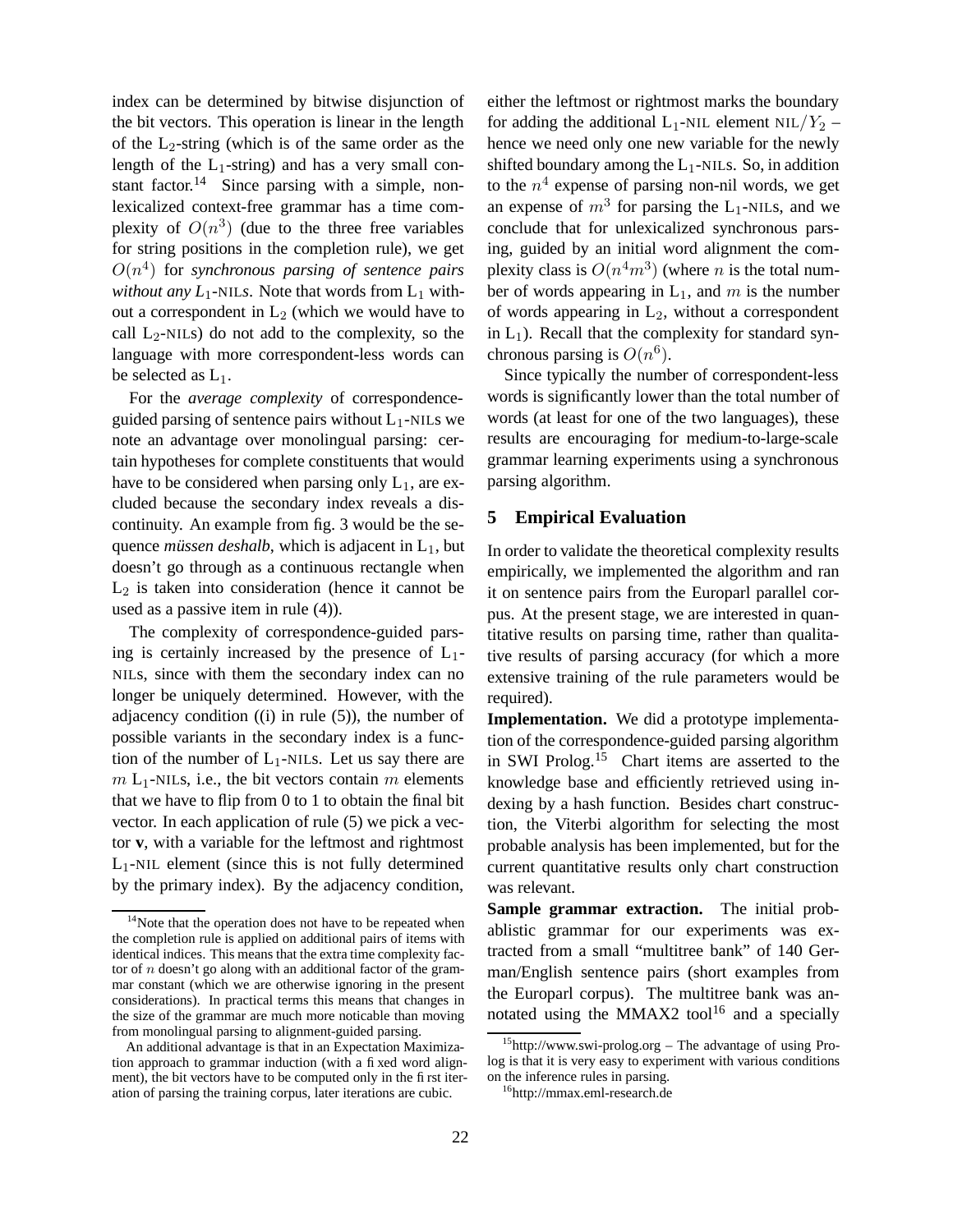tailored annotation scheme for flat correspondence structures as described in sec. 2. A German and English part-of-speech tagger was used to determine word categories; they were mapped to a reduced category set and projected to the syntactic constituents.

To obtain parameters for a probabilistic grammar, we used maximum likelihood estimation from the small corpus, based on a rather simplistic generative model, $17$  which for each local subtree decides (i) what categories will be the two heads, (ii) how many daughters there will be, and for each nonhead sister (iii) whether it will be a nonterminal or a terminal (and in that case, what category pair), and (iv) in which position relative to the head to place it in both languages. In order to obtain a realistically-sized grammar, we applied smoothing to all parameters; so effectively, every sequence of terminals/nonterminals of arbitrary length was possible in parsing.



Figure 5: Comparison of synchronous parsing with and without exploiting constraints from  $L_2$ 

**Results.** To validate empirically that the proposed correspondence-guided synchronous parsing approach (CGSP) can effectively exploit  $L_2$  as a guide, thereby reducing the search space of  $L_1$ parses that have to be considered, we first ran a comparison on sentences without  $L_1$ -NILs. The results (average parsing time for Viterbi parsing with the sample grammar) are shown in fig.  $5.^{18}$  The parser we call "monolingual" cannot exploit any

alignment-induced restrictions from  $L_2$ .<sup>19</sup> Note that CGSP takes clearly less time.



Figure 6: Synchronous parsing with a growing number of  $L_1$ -NILs

Fig. 6 shows our comparative results for parsing performance on sentences that do contain  $L_1$ -NILs. Here too, the theoretical results are corroborated that with a limited number of  $L_1$ -NILs, the CGSP is still efficient.

The average chart size (in terms of the number of entries) for sentences of length 8 (in  $L_1$ ) was 212 for CGSP (and 80 for "monolingual" parsing). The following comparison shows the effect of  $L_1$ -NILS (note that the values for 4 and more  $L_1$ -NILs are based on only one or two cases):

(6) *Chart size for sentences of length*  $8$  *(in*  $L_1$ *)* 

| Number of $\begin{array}{ c c c c c c } \hline 0 & 1 \end{array}$                |  |  |  |  |
|----------------------------------------------------------------------------------|--|--|--|--|
| $L_1$ -NILS                                                                      |  |  |  |  |
| Avg. num- $\begin{bmatrix} 77 & 121 & 175 & 256 & 330 \end{bmatrix}$ (435) (849) |  |  |  |  |
| ber of chart                                                                     |  |  |  |  |
| items                                                                            |  |  |  |  |

We also simulated a synchronous parser which does not take advantage of a given word alignment (by providing an alignment link between any pair of words, plus the option that any word could be a NULL word). For sentences of length 5, this parser took an average time of 22.3 seconds (largely independent of the presence/absence of  $L_1$ -NILs).<sup>20</sup>

 $17$ For our learning experiments we intend to use a Maximum Entropy/log-linear model with more features.

<sup>&</sup>lt;sup>18</sup>The experiments were run on a 1.4GHz Pentium M processor.

<sup>&</sup>lt;sup>19</sup>The "monolingual" parser used in this comparison parses two identical copies of the same string synchronously, with a strictly linear alignment.

 $20$ While our simulation may be significantly slower than a direct implementation of the algorithm (especially when some of the optimizations discussed in (Melamed, 2003) are taken into account), the fact that it is orders of magnitude slower does in-